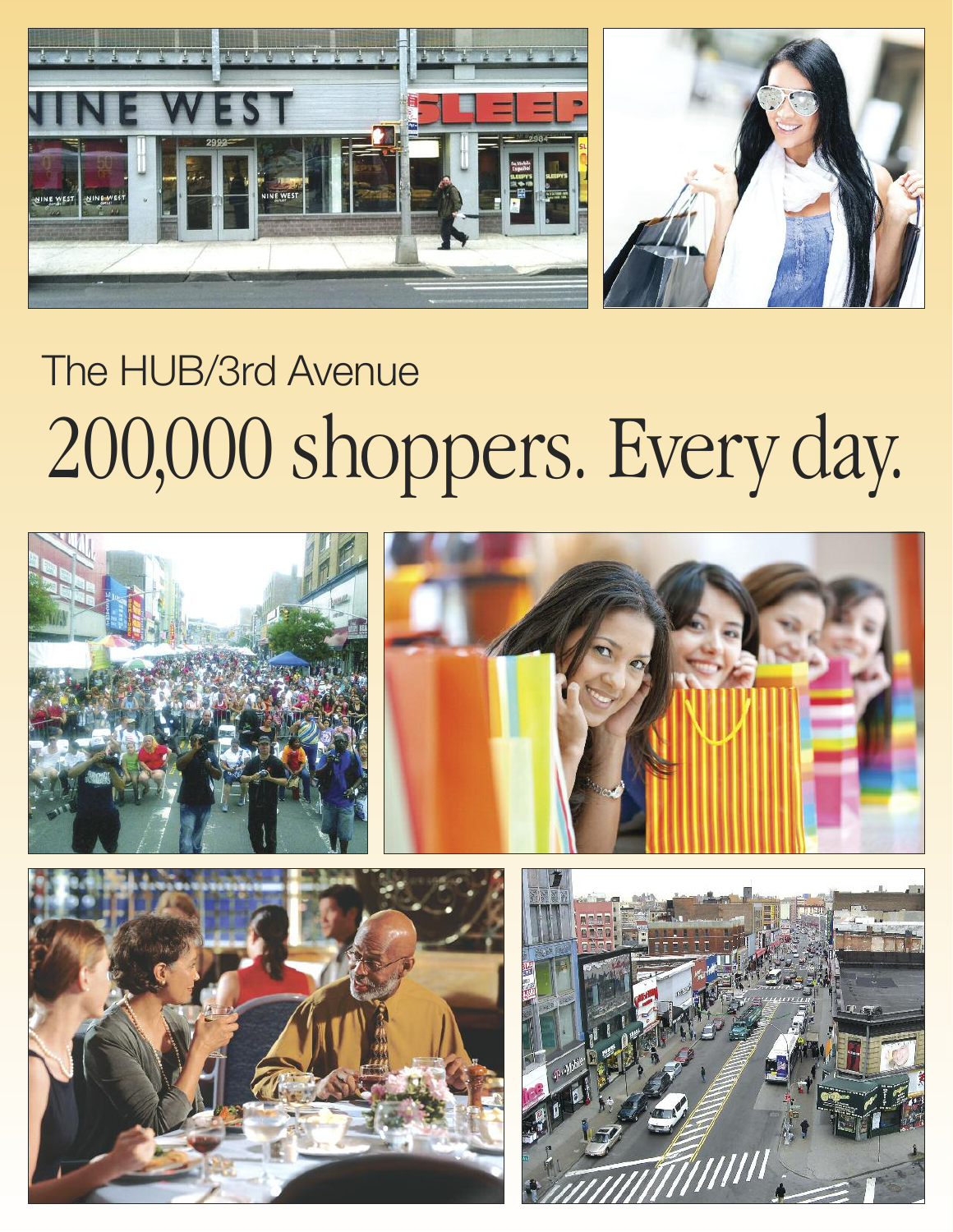# **THE HUB/3RD AVENUE** Too Many Shoppers. Not En

Situated in the shadow of the world-famous Yankee Stadium, the HUB/3rd Avenue is more than just a great place to shop and dine. With 200,000 pedestrians in this business district every day, it is the second-busiest place in New York Cityafter Times Square. And more people are coming every day. In fact, with nearly 3,200 new residential units built here in the past few years, the HUB/3rd Avenue is one of New York City's fastest growing neighborhoods.

As a retailer, you want to be where the shoppers are. The HUB/3rd Avenue brings together a dense residential population,a high visiting population,and alarge workforce day-population. That's the HUB/3rd Avenue!

#### **GROWING RESIDENTIAL POPULATION**

Over 154,000 people live within a one-mile radius of our district, but that number is growing all the time: within the past few years, nearly 3,200 new apartments and condos have been built in the district, and still more are in planning or construction. The buzz is that the HUB/3rd Avenue is New York City's next big opportunity to buy into a neighborhood where values and quality of life are on the rise. This growth is raising the income demographic of the neighborhood, and helping to attract great new retailers.

### **YOU'LL BE IN GREAT COMPANY**

The HUB/3rd Avenue is home to Planet Fitness, Children's Place,Lucille Roberts, Modell'sand Sleepy's.Women seeking





fashion come to shop Nine West, Jimmy Jazz, Dr. Jay's Ladies, Urban Terrain, Ashley Stewart, and Expo 2000. The HUB/3rd Avenue is a destination for clothing and accessories shoppers, but you will find great stores in many other categories, too: beauty, pharmacy, department stores, electronics, furniture, grocery, linens, giftware, and jewelry.

#### **HIGH UNMET CONSUMER DEMAND**

Weighing consumer spending versus retail sales within a onemile radius of the center of the district, there is over \$32 million in retail spending across several retail categories that is being spent by the residents of that radius on sales outside of the radius. This gap between sales in the district and spending by residents of the district represents an

> opportunity for retailers to capture a larger share of those sales. We have identified several retail categories in which local spending far exceeds local sales, and they include electronics, furniture/home furnishings, grocery, and restaurants. Moreover, although local sales outstrip local demand in this category, the fact remains that clothing (in all categories—men's, women's,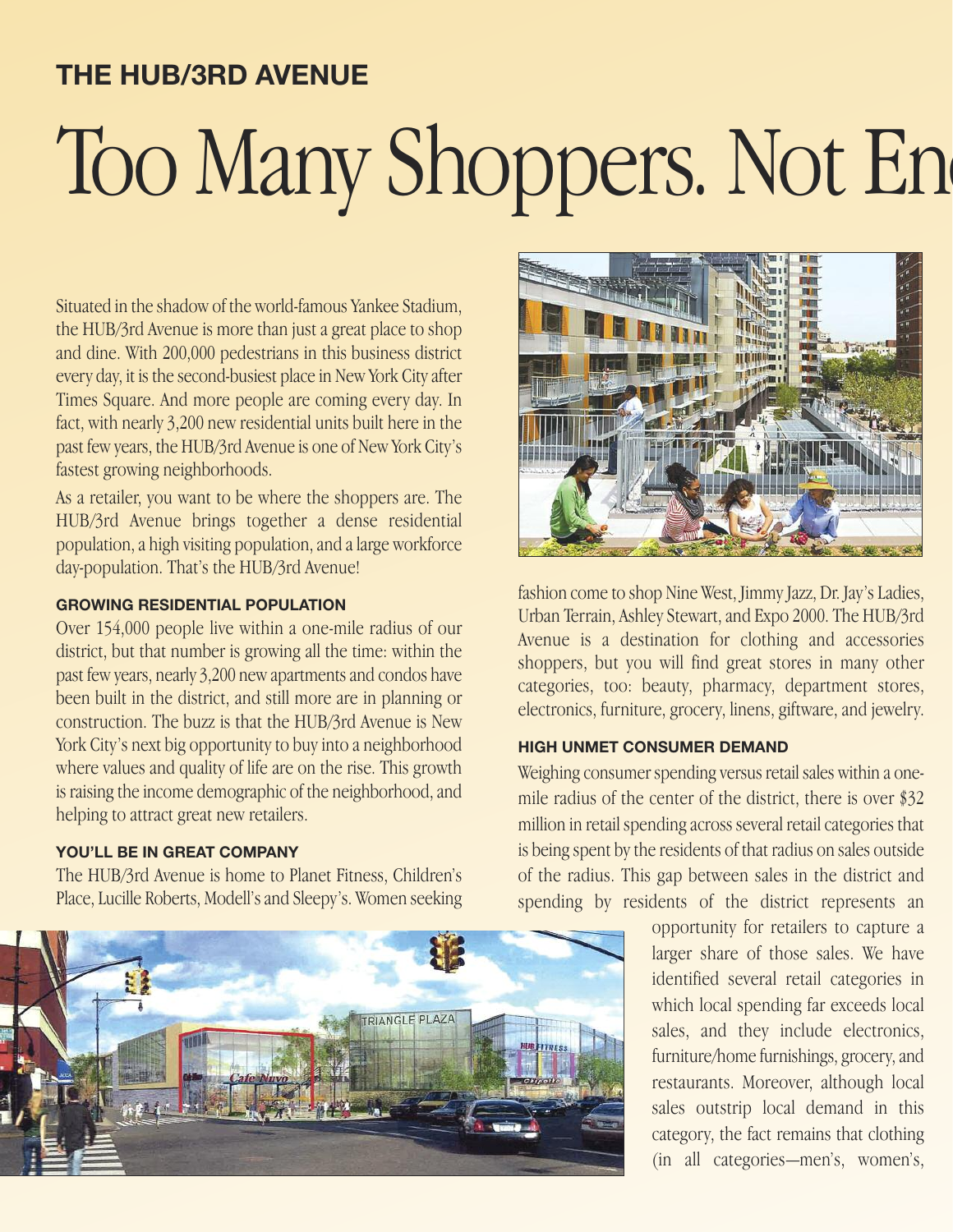# ough Stores.

juniors, children's, infants, accessories) is a desirable category at the HUB/3rd Avenue because we're aregional destination for clothing shoppers.

# **LARGE EMPLOYEE POPULATION**

More than 37,000 employees work within a one-mile radius of the HUB/3rd Avenue, and form a part of the shopping population. Office workers within that population (and there are many, working in healthcare, government agencies, higher education, and professional services businesses in the district) are known to spend \$6,000/year on retail goods and services near their place of work. If only one-fourth of that workforce are office workers, that would equate to \$55.5 million/year of revenue to the merchants of the HUB/3rd Avenue shopping district.

# **EASY TO GET HERE**

We are served by 4 subway stations, 6 bus routes, and a Metro North train station. If your customers come by car, they will find it easy to park here with lots of curbside parking, several public parking lots, and two public parking garages. That's just the way it is at the HUB/3rd Avenue: lots of choices.



# **OPPORTUNITY IS KNOCKING**

With so many shoppers and so much demand, you would expect that there would not be a lot of available space at grade for new retailers, and you'd be right. But there are some spaces, and many of those are brand-new, in retailready, plain vanilla shell condition. More space is available above grade for office uses: these can be a great opportunity for health care professional offices, accountants, attorneys, or other services.

To find out more about the HUB/3rd Avenue, and whether your business could fit here and take advantage of our high shopper traffic, we welcome you to visit our website at *ShopTheHUB.com*, or call Vincent Valentino to arrange a tour, and to receive a free copy of our market research.



*In cooperation with...*





South Bronx Overal Economic Development Corp. 555 Bergen Avenue Bronx, NY 10455

**For more information call Jamila Diaz at 718.732.7531** *SoBRO.org*